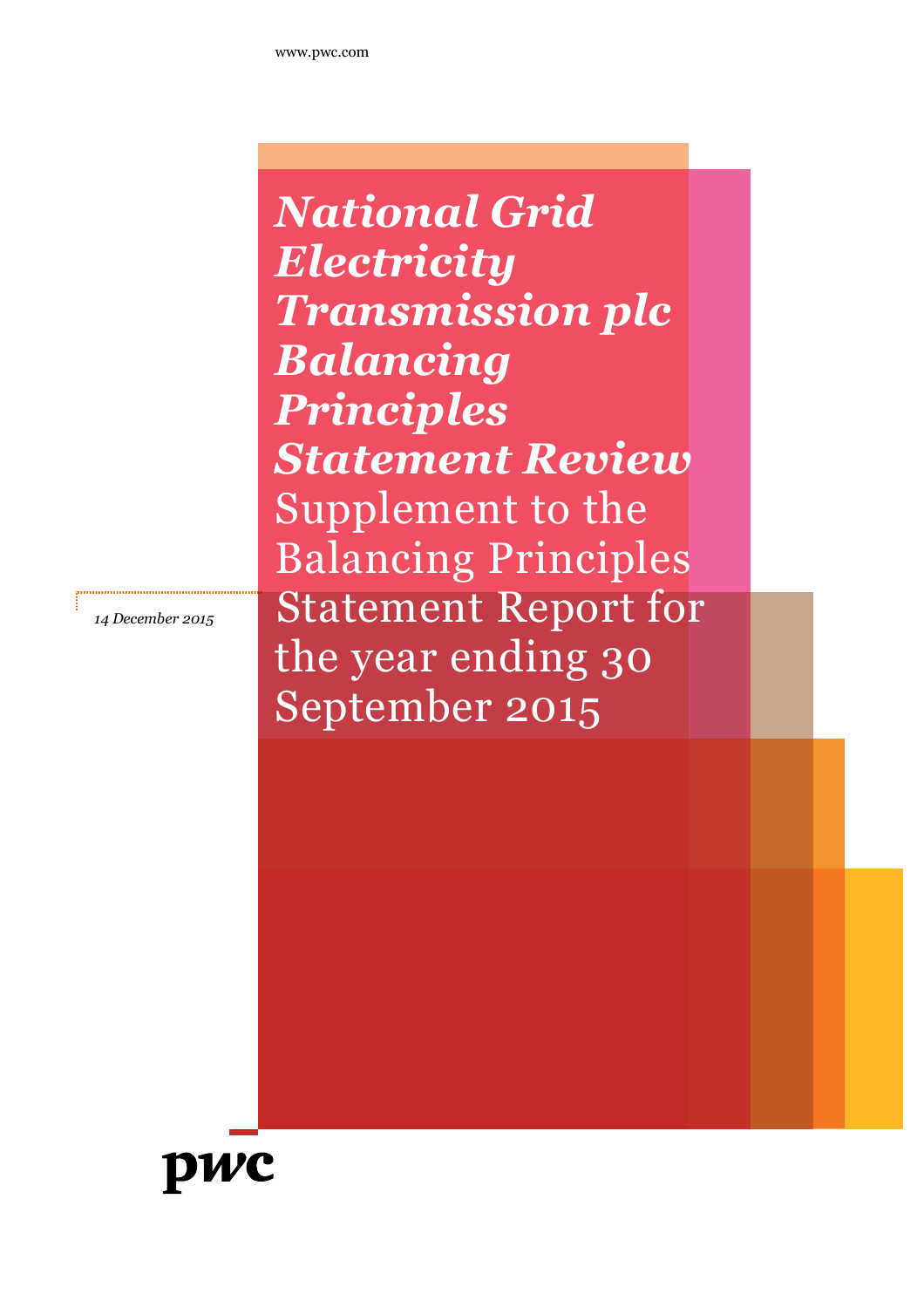# *Table of Contents*

| Objective and scope of the Balancing Principles Statement Review                                                                                       | 3  |
|--------------------------------------------------------------------------------------------------------------------------------------------------------|----|
| Call-off of Balancing Services in cost order                                                                                                           | 4  |
| Review approach                                                                                                                                        | 5  |
| Materiality                                                                                                                                            | 6  |
| More detailed description of review work undertaken                                                                                                    | 6  |
| Receipt and validation of Physical Notification data                                                                                                   | 6  |
| The consistency of data provided to market participants during the "day-ahead" and "within-day" balancing<br>processes to data used internally by NGET | 7  |
| The call-off of Ancillary Services contracts in cost order during the "day-ahead" balancing process                                                    |    |
| The call-off of Balancing Services in cost order during the "within-day" balancing process                                                             | 8  |
| <b>General IT Controls Testing</b>                                                                                                                     | 9  |
| Appendix A: - Risk and response table                                                                                                                  | 10 |
| Appendix $B$ – Draft of our review opinion                                                                                                             | 11 |
|                                                                                                                                                        |    |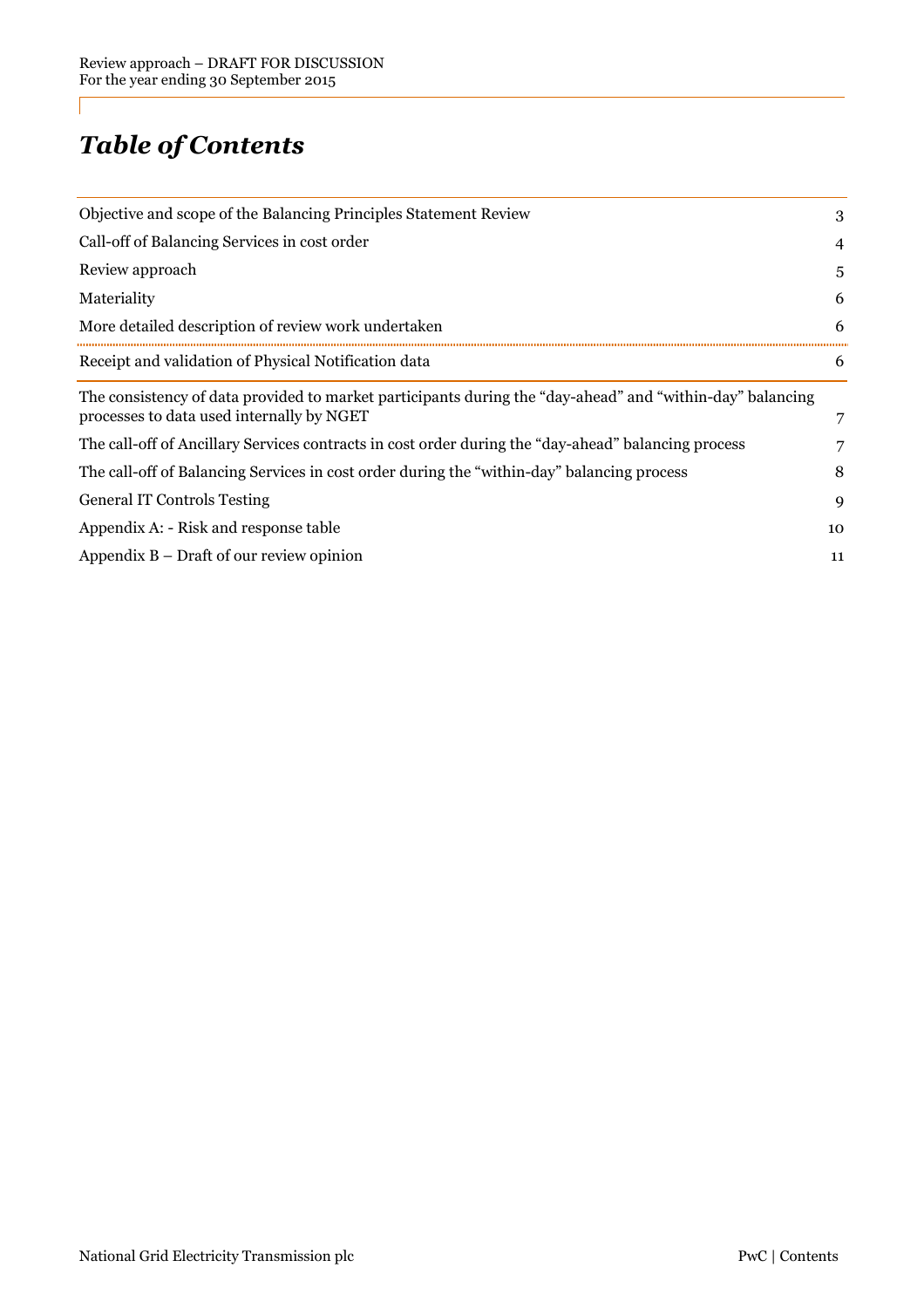### *Objective and scope of the Balancing Principles Statement Review*

- 1 The Balancing Principles Statement<sup>1</sup> ("BPS") sets out, at a high level, National Grid Electricity Transmission plc's ("NGET's") obligations and responsibilities in respect of the management of supply and demand over the national transmission network and has been written to be consistent with NGET's licence obligation to "operate the licensee's Transmission System in an efficient, co-ordinated and economical manner".
- 2 The objective of our review is to form an independent opinion based on our review work as to the compliance of NGET, in all material respects, with the BPS in respect of the use of Balancing Services for the year ending 30 September 2015 ("the Year").
- 3 This Review Approach has been prepared by PricewaterhouseCoopers LLP ("PwC") and accepted by NGET as the basis for the current year's audit, as required in the contractual arrangements in place between PwC and NGET in respect of this audit.
- 4 Condition C1 of NGET's Transmission Licence defines Balancing Services as:
	- (a) Ancillary Services;
	- (b) offers and bids made in the Balancing Mechanism; and
	- (c) other services available to the licensee which serve to assist the licensee in co-ordinating and directing the flow of electricity onto and over the national electricity transmission system in accordance with the Act or the standard conditions and/or in doing so efficiently and economically, but shall not include anything provided by another transmission licensee pursuant to the System Transmission Code.
- 5 The scope of our review will cover:
	- (a) the receipt and validation (including application of default data) of Physical Notification ("PN") data;
	- (b) the consistency of demand and operational data provided to market participants during the Day Ahead and within day balancing processes to data used internally by NGET and confirmation that the required timetable for the issue of this data has been met;
	- (c) call off of Balancing Services in cost order during the day-ahead balancing process. Balancing Services to include Ancillary Services active power contracts only;
	- (d) the call off of Balancing Services in cost order during the within day balancing process. Balancing Services to include Ancillary Services active power contracts and accepted Bids and Offers in the Balancing Mechanism including Pre Gate Closure BMU Transactions ("PGBTs"); and
	- (e) NGET's adherence to internal operating procedures for activities that impact the call off of Balancing Services during the day-ahead and within day balancing processes. For the avoidance of doubt, this includes internal operating procedures that relate to the management of transmission constraints and response/reserve holdings during the day-ahead and within day balancing processes.

<sup>1</sup> *Balancing Principles statement version 12.0 effective from 1 January 2014*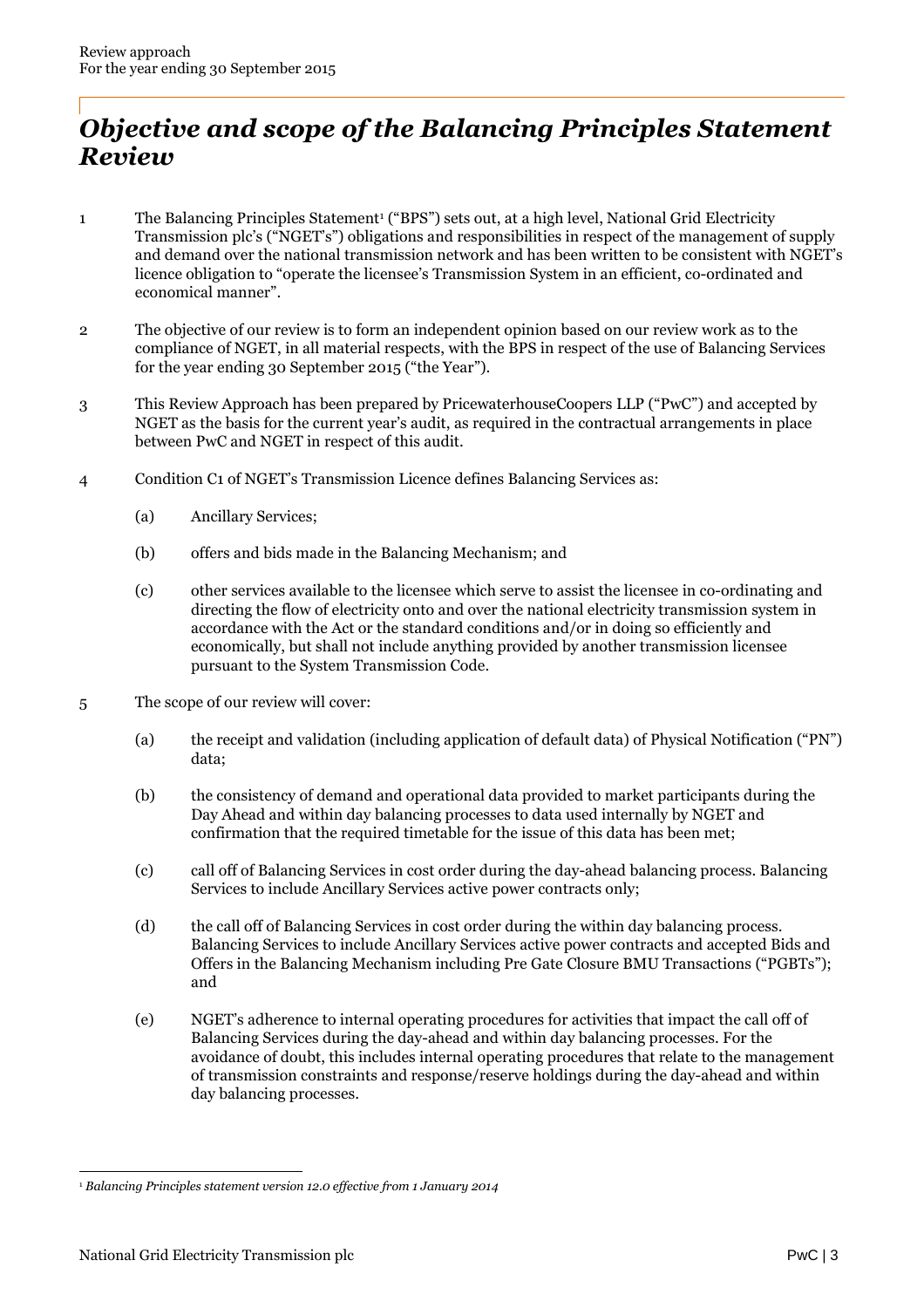- 6 For the purpose of clarity we note that in assessing internal operating procedures relevant to the above activities, those aspects that involve engineering decisions that NGET make are expressly excluded from the scope of our review, as agreed with NGET.
- 7 In agreement with NGET we have excluded from the scope of our review the procedures of NGET which address the following activities described in the BPS:
	- (a) Emergency Instructions and Involuntary Reductions as described in the Grid Code for use in preserving system security in exceptional circumstances;
	- (b) operational planning activities undertaken prior to the Day Ahead stage;
	- (c) engineering decisions taken in the calculation of transmission constraints and response/ reserve holdings;
	- (d) engineering decisions made in the call off of Ancillary Services or acceptance of Bids and Offers in the balancing mechanism;
	- (e) the procurement of Balancing Services to provide services to external system operators via System-to-System Services;
	- (f) acceptance of arbitrage trades made within the Balancing Mechanism;
	- (g) the management and planning of transmission system outages; and
	- (h) the use of 'other services' as referred to in the definition of Balancing Services in paragraph 4 (c) above.
- 8 For the avoidance of doubt, it is not the responsibility of the BPS Auditor to:
	- (a) confirm that the BPS is consistent with legislation/statutory obligations;
	- (b) confirm that system security has been maintained at all times; or
	- (c) review the accuracy of forecast demand as prepared by NGET compared to actual demand.
- 9 In interpreting the BPS, we have relied on our own interpretation of that statement. We are not legal advisors and have not taken independent legal advice and shall therefore have no responsibility to NGET or the Office of Gas and Electricity Markets ("Ofgem") were a court to interpret or construe the BPS in a different way from us.

### *Call-off of Balancing Services in cost order*

- 10 As described above, we are required, as part of our review, to assess whether Balancing Services have been called-off in cost order. Part C paragraph 5 of the BPS, recognises that under certain circumstances it may not be possible to call-off Balancing Services in cost order and lists these circumstances. We have discussed the interpretation of cost order with NGET as it relates to our review and have agreed that we should apply the following assumptions to our review of the call-off of Balancing Services:
	- Balancing Services called-off during the day ahead balancing process (Ancillary Services active power contracts) have been selected based on lowest cost over the next 24 hour period.
- 11 Balancing Services called-off during the within day balancing process (Ancillary Services active power contracts and accepted Bids and Offers in the Balancing Mechanism) have been selected based on lowest cost over the subsequent 'Gate Closure period' following the service being called-off. The term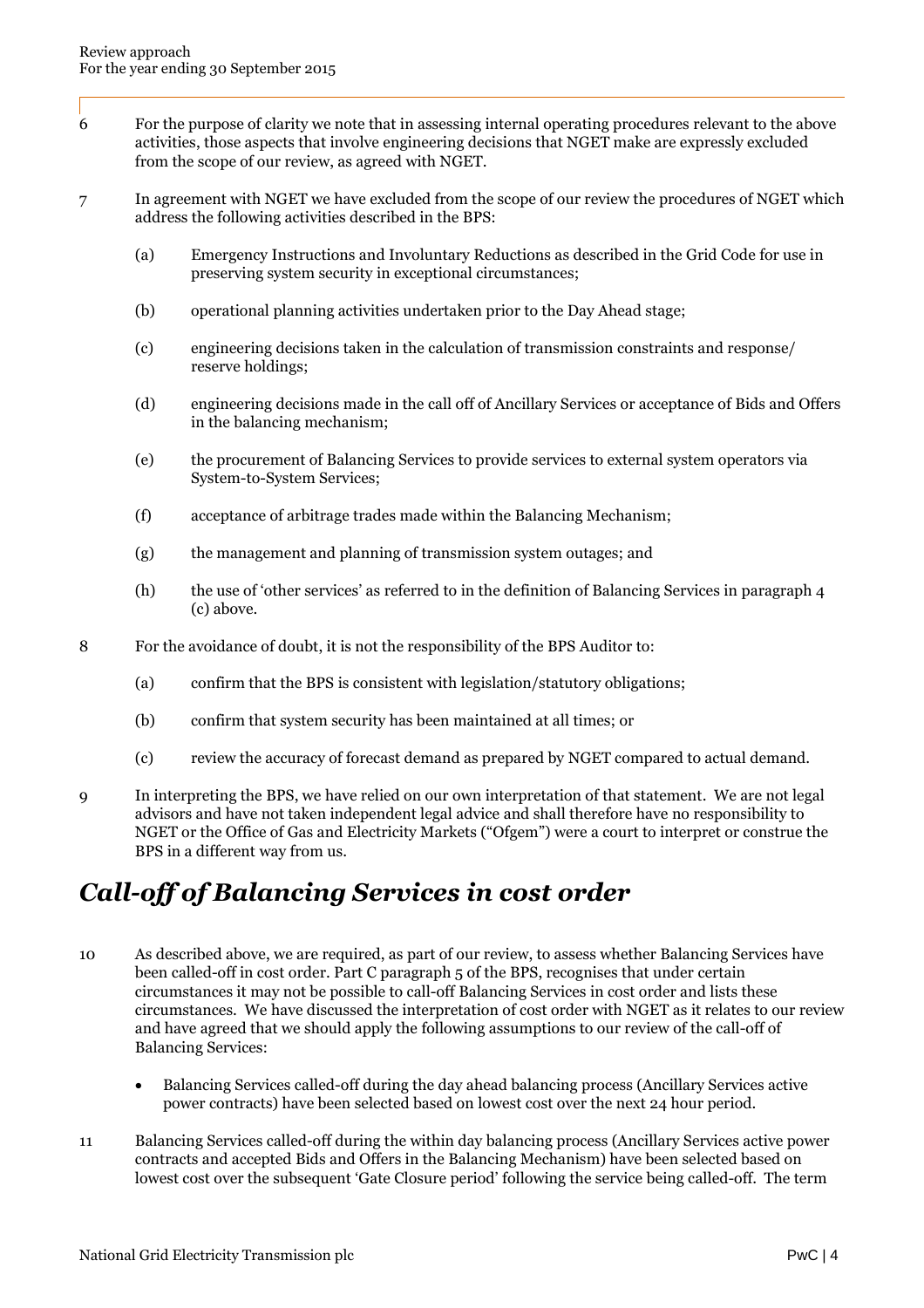'Gate Closure period' is defined as the length of time between Gate Closure for a given Settlement Period and the end of that Settlement Period. Where it is not possible to call-off Balancing Services in cost order, Part C paragraph 5 of the BPS states that NGET may take account of the 'observed and declared dynamic operating characteristics of available generation and demand Balancing Services'. During the course of our work we have assumed that the observed operating characteristics, are those characteristics observed by NGET since NETA 'go-live' on 27 March 2001.

12 We have assumed that PN data forms part of the 'observed and declared dynamic operating characteristics of available generation'. As such, we have assumed that actions taken by NGET to mitigate risks to the security of the Transmission network arising from abnormal PN data is within the scope of Part C paragraph 5 of the BPS.

## *Review approach*

- 13 Our review approach consists of the following, in respect of NGET's use of Balancing Services:
	- (a) reviewing the computer systems and/or internal operating procedures that NGET have in place that relate to the use of Balancing Services;
	- (b) testing on a sample basis to the extent we considered necessary, the ongoing operation of the relevant computer systems and/or internal operating procedures during the Year; and
	- (c) testing on a sample basis to the extent that we considered necessary, the data processed by the relevant computer systems and/or internal operating procedures during the Year.
- 14 We will design our testing to provide reasonable assurance that the call-off of Balancing Services during the Year has been carried out in accordance with the sections of the BPS within the scope of our review.
- 15 In undertaking our review, we will assess the risk of a material non-compliance of the areas of the BPS within the scope of our review. In areas where we have identified specific risks, or where weaknesses have been identified in the operation of specific internal controls, these compliance tests will be supplemented by substantive tests of detail of the relevant underlying data. Our initial assessment of risks is presented in Appendix A below.
- 16 We will select eight Settlement Days for testing in the Year. The selection of the particular days reviewed will be based solely on our assessment of risk. It will represent a mixture of "normal" days and other days where we identify unusual factors (e.g. outages, weekends, clock change days or days around a specific event) which, in our view, represent a risk as to compliance with internal operating procedures.
- 17 In respect of our review of accepted Bids and Offers in the Balancing Mechanism we will select and review 48 half-hour periods within the eight sample days selected per paragraph 16 above. Our selection of half-hour periods reviewed will be weighted towards periods of high activity in the Balancing Mechanism and also where accepted Bids and Offers have resulted in higher System Buy Prices or lower System Sell Prices.
- 18 Where it is more efficient for us to do so, we will use Computer Assisted Audit Techniques ("CAATs") and run tests for the entire selected sample day. CAATs involve the use of data manipulation tools to perform automated tasks such as matching two or more types of records, identifying patterns and looking for anomalies.
- 19 Where we do not find sufficient samples of particular events/activities on the selected sample days we will select data from additional days to ensure that the sample sizes selected are in line with PwC policy.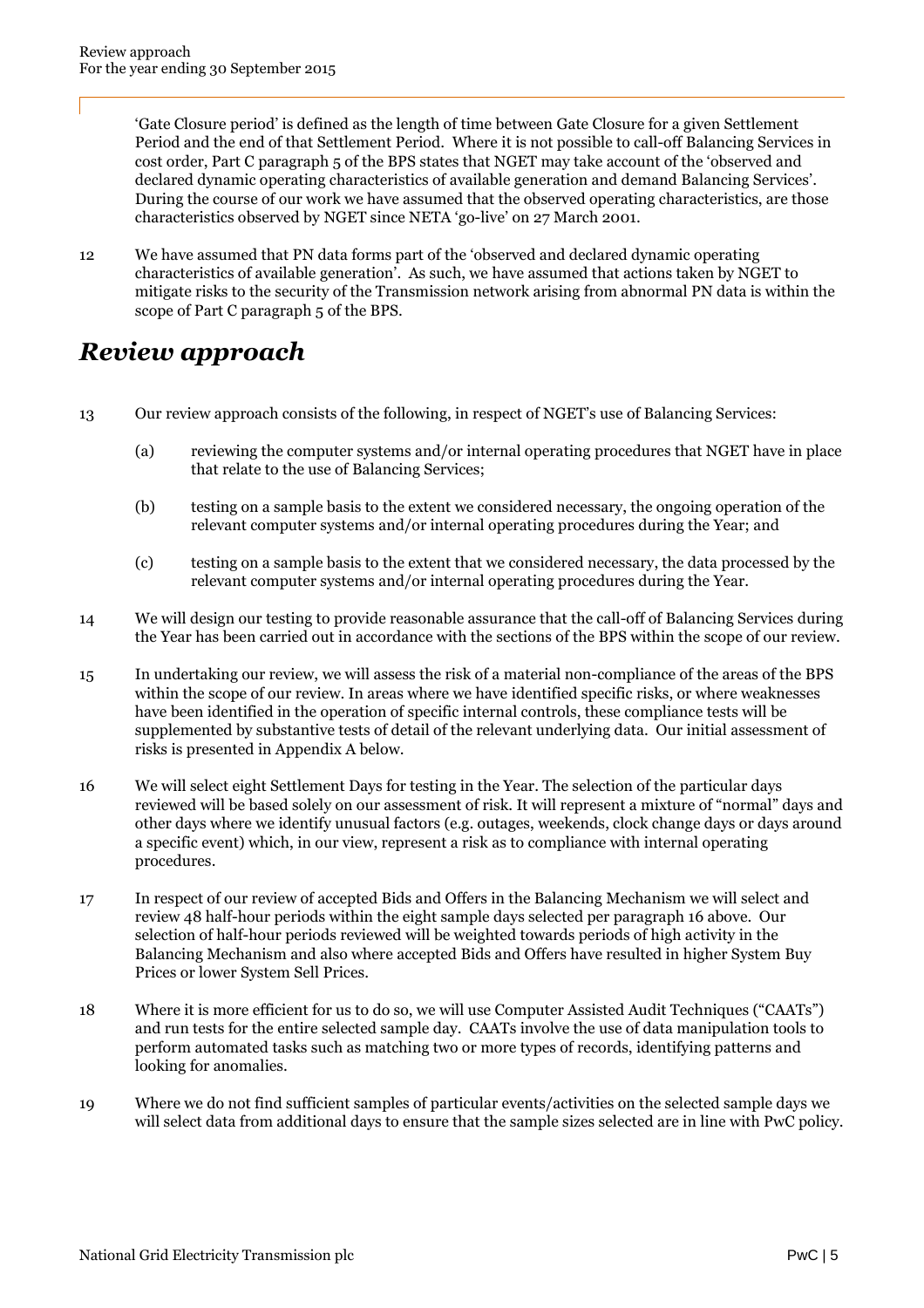20 Throughout our work, we will continue to monitor developments that impact upon the call-off of Balancing Services and where we identify a resulting risk in respect of our review we will assess the risk and determine an appropriate response.

# *Materiality*

- 21 We will plan and perform our review so as to be able to provide reasonable assurance that NGET has used the Balancing Services in all material respects in accordance with the BPS. A draft of our report is included in Appendix B below.
- 22 The assessment of what is material, and therefore what issues, if any, warrant inclusion in the BPS Report, is a matter of professional judgement. However, in applying this professional judgement, we will judge a failure on NGET's part to comply with the BPS as being material if, in our opinion, a reasonable professional person, considering NGET's adherence to the BPS in the round, would form a different view as to whether NGET had complied with the BPS dependent as to whether or not the matter was disclosed to them. In applying this judgement we will take into account the following factors:
	- (a) the extent to which the actual outcome would have been different had the principles set out in the BPS been applied;
	- (b) the surrounding circumstances at the time(s) of any failure to comply with the BPS;
	- (c) the aggregate impact in the Year of any failure to comply with the BPS; and
	- (d) the relative significance of the particular provision of the BPS that NGET have failed to comply with.

## *More detailed description of review work undertaken*

23 The review work that we have carried out can be divided into the main areas shown below.

### *Receipt and validation of Physical Notification data*

- 24 Validation/accepted data:
	- Sample test accepted data items, confirming data complies with required validation rules;
	- Review validation controls built into file transfers (e.g. record counts, control totals etc.); and
	- Identify and sample test key management controls over quality of data and, where relevant, sample test any instances where validation rules have been overridden for a valid reason.
- 25 Default data:
	- Sample test data items that have been defaulted to check that the correct default data has been applied; and
	- Sample test defaulted data items to check that a valid PN data submission has not been made by the relevant market participant.
- 26 Incidents/exceptions: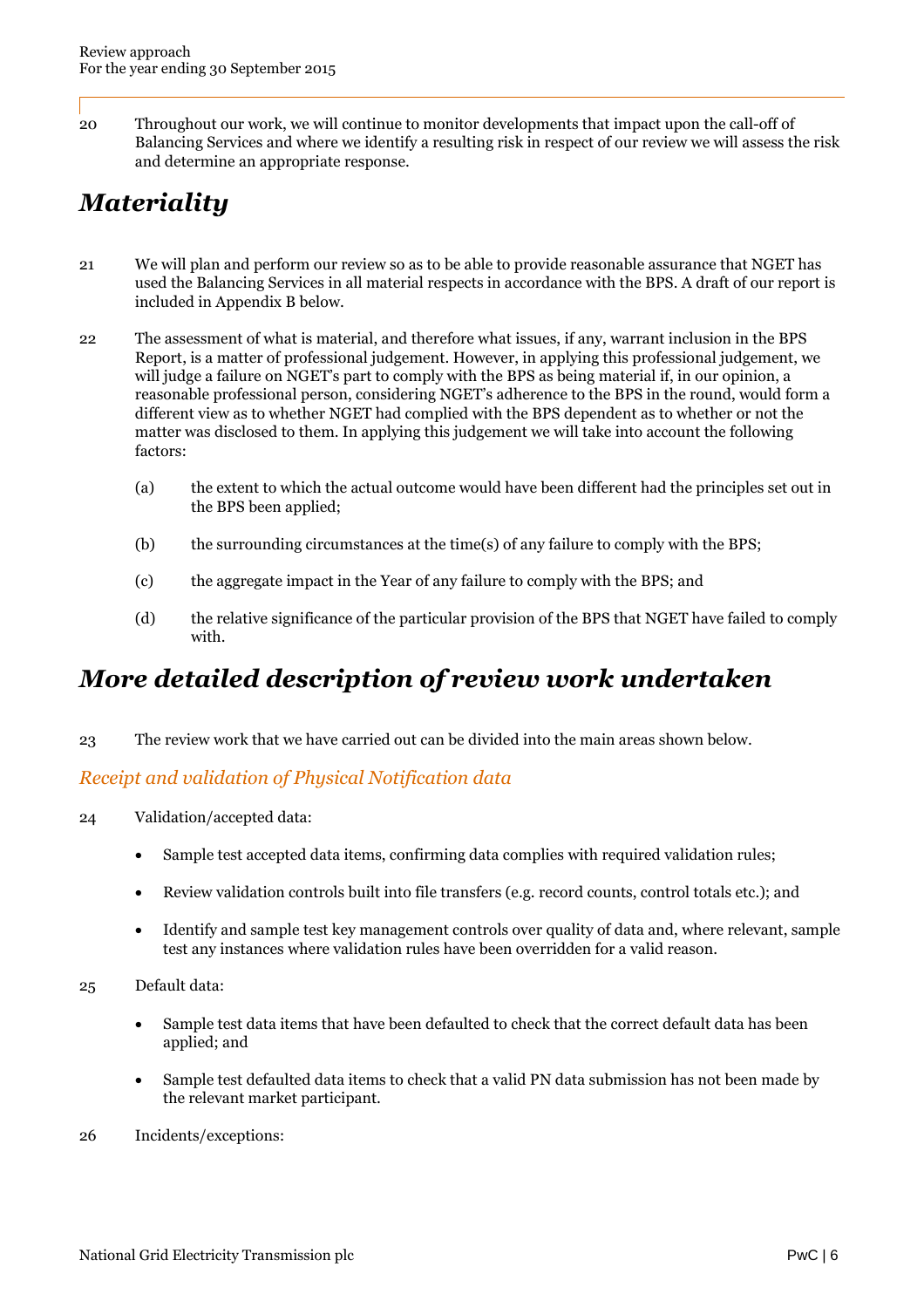- Review a sample of incidents where electronic transfer has been interrupted and of the actions taken designed to prevent data files being lost/duplicated;
- Review a sample of correspondence/help desk queries from market participants questioning rejection of a data files; and
- Sample test rejected items to check that data was rejected for a 'valid' reason.

### *The consistency of data provided to market participants during the "day-ahead" and "within-day" balancing processes to data used internally by NGET*

- 27 Accepted items and controls:
	- Sample test data items to check that the data had been submitted to the Balancing Mechanism Reporting Agent ('BMRA') directory in the required timescales;
	- Sample test data items, reviewing evidence that procedures have been complied with (e.g. sign off of checklist, evidence of review and approval of value);
	- Sample test controls over input of data to SORT/SPICE (e.g. sign off of input, one-for-one checking); and
	- Sample test data items to check values reported to BMRA to data input sheets.
- 28 Incidents/exceptions:
	- Review a sample of any complaints/disputes raised by market participants to identify any that related to the late provision of data; and
	- Review a sample of operational log/fault log for IT systems to check for any system failures that have resulted in late delivery of data.

### *The call-off of Ancillary Services contracts in cost order during the "day-ahead" balancing process*

- 29 Accuracy of data available:
	- Check for a sample of days that the list from which contracts has been selected agrees to a list of contracts in place at that time;
	- Sample test days to confirm that the assessment of the need for BM Startup contracts has been carried out as required and documented in procedures;
	- Confirm evidence of management's review and approval of decision; and
	- Sample test BM Startup contracts called, to check that the decisions have been made in accordance with documented procedures.
- 30 Analytical review:
	- Sample test BM Startup contracts called, to check the cost of contract compared to others available that met geographical or constraint limitations.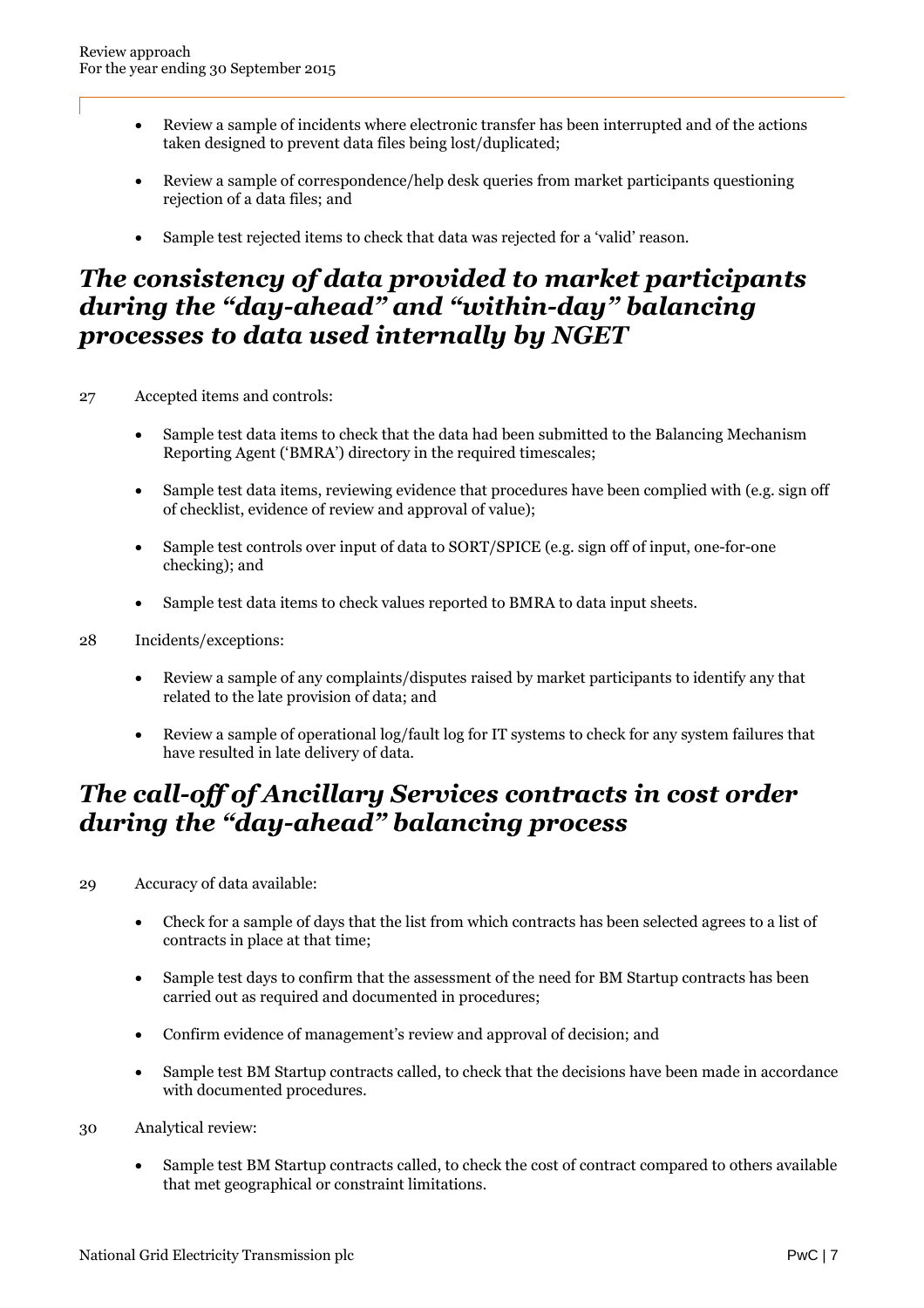### *The call-off of Balancing Services in cost order during the "within-day" balancing process*

- 31 Accuracy of data available:
	- Confirm for a sample of days that the list from which Ancillary Services contracts has been selected agreed to a list of contracts in place at that time;
	- Sample test days to confirm that the assessment of the need for Ancillary Services contracts has been carried out as required and documented in procedures;
	- Check evidence of management's review and approval of decision;
	- Sample test Ancillary Services contracts called, to check that the decision has been made in accordance with documented procedures;
	- Confirm evidence of management's review and approval of decision; and
	- Sample test PGBTs issued to check that the decision to issue the PGBT has been taken in accordance with the documented procedures.
- 32 Analytical review:
	- Sample test Ancillary Services contracts that have been called to review cost of contract compared to others available that met geographical or constraint limitations;
	- Sample test Bids/Offers to check that the "operational plan" indicates that balancing measures have been required and that the Bid/Offer accepted met requirement stated in the plan;
	- Sample test Bids/Offers accepted to check the preparation of the "operational plan" that identifies the need for balancing measures and check that this has been prepared in accordance with documented procedures;
	- Sample test Bids/Offers to confirm whether accepted Bid/Offers have been the least cost of the Bids/Offers available. Where this was not the case, review any explanation provided by NGET control engineers and check this explanation against the available information. We will review explanations provided by NGET for instances where the least cost Bid/Offer was not accepted for reasonableness. We are not, by profession, engineers and our challenge on engineering decisions is therefore limited as to whether the explanation seemed to us reasonable;
	- Review evidence of authorisation/post-event review of decision by management;
	- Review analytically Bids/Offers accepted over the course of review Year to seek to identify whether any Balancing Mechanism Units appeared to be selected more frequently than others;
	- Sample test the PGBTs issued to check that such an action was appropriate in view of the operational plan produced;
	- Sample test the PGBTs issued to check that a suitable number of PGBT Offers has been received by NGET prior to the decision to select a specific generating unit, and that the PGBT issued formed part of the least cost solution, subject to constraints, and displayed no bias.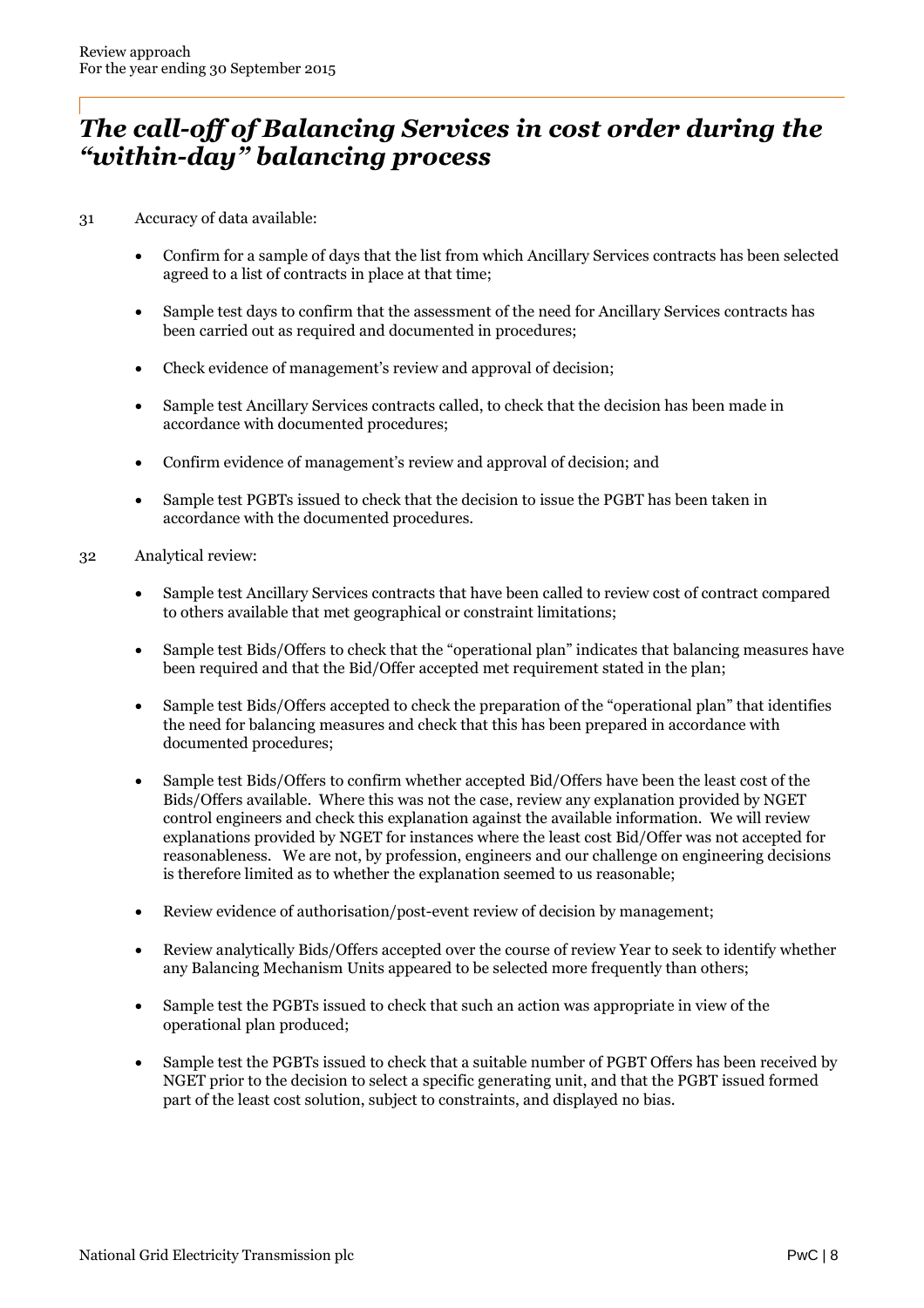# *General IT Controls Testing*

- 33 The majority of transactions regarding input and output of data are sent and processed electronically. Consequently, assurance over these procedures will be obtained by reviewing the strength of the relevant IT controls existing over these areas.
- 34 Our review will focus on the following in respect of controls over SPICE and SORT:
	- security administration;
	- software change control;
	- logical access control; and
	- computer operations;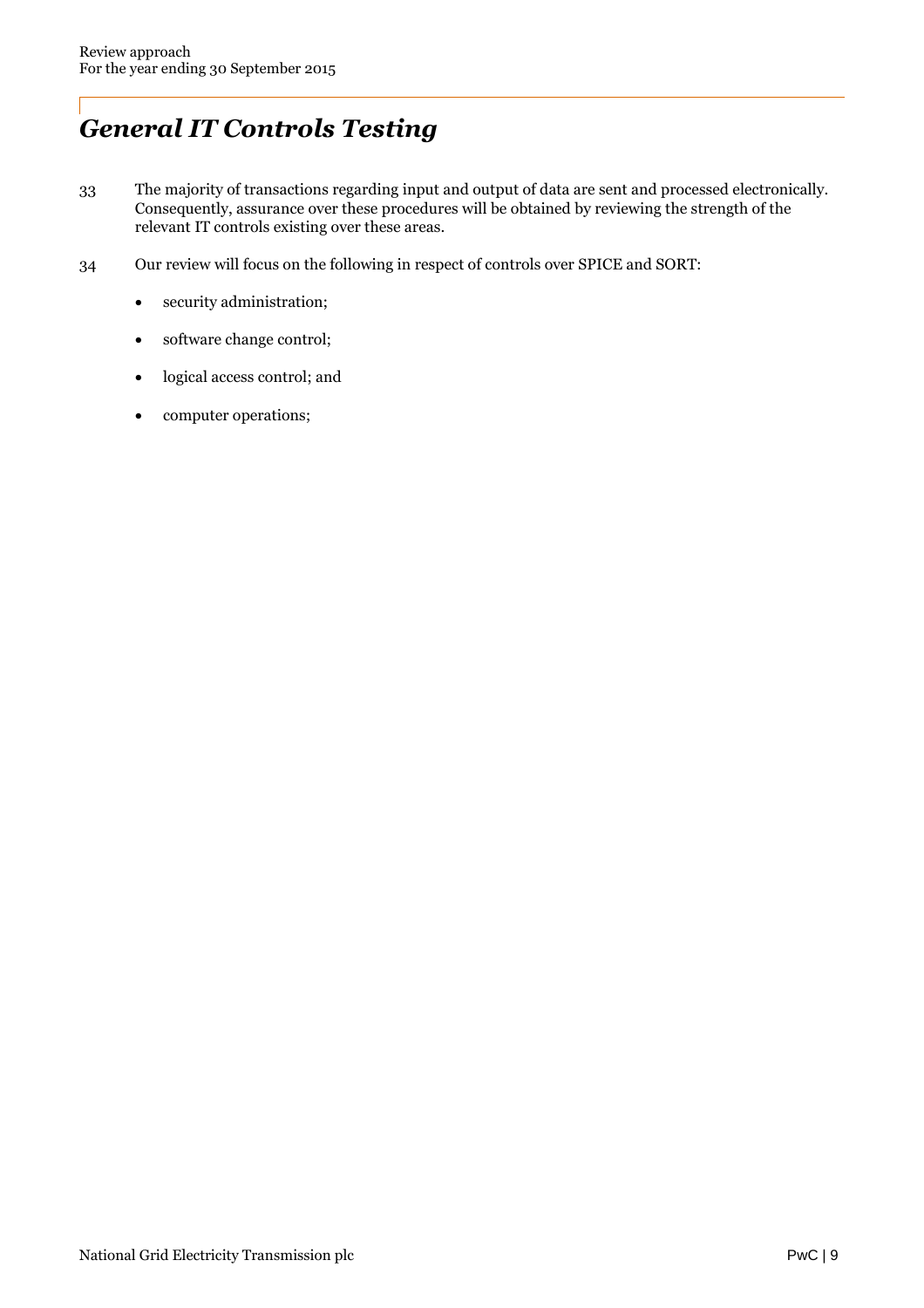# *Appendix A: - Risk and response table*

| <b>Risk</b>                                                                                                                                                                                                                                                                                                                                                                                                                                                                                                                                                                                                                                                                                                                              | <b>Our response</b>                                                                                                                                                                                                                                                                                                                                                                                                                                                                       |
|------------------------------------------------------------------------------------------------------------------------------------------------------------------------------------------------------------------------------------------------------------------------------------------------------------------------------------------------------------------------------------------------------------------------------------------------------------------------------------------------------------------------------------------------------------------------------------------------------------------------------------------------------------------------------------------------------------------------------------------|-------------------------------------------------------------------------------------------------------------------------------------------------------------------------------------------------------------------------------------------------------------------------------------------------------------------------------------------------------------------------------------------------------------------------------------------------------------------------------------------|
| <b>Engineering decisions not most economical:</b><br>Decisions to accept bids and offers are made to comply with<br>variety of parameters, for example the frequency and<br>constraints between zones. While such decisions will<br>achieve the requirements per other parameters they may not<br>always be the most economical contract.                                                                                                                                                                                                                                                                                                                                                                                                | As auditors we recognise our limitation in determining<br>whether such decisions were most appropriate in the given<br>circumstances. We will obtain a representation from NGET<br>that such decisions made did not have any more economical<br>alternatives.                                                                                                                                                                                                                             |
| Retrospective amendments to data<br>Errors may be noted in balancing data which is available in<br>the balancing systems or data which is published on the<br>BMRS. Such errors may have to be retrospectively<br>amended. Incorrect data presents a risk of errors in the<br>balancing process.                                                                                                                                                                                                                                                                                                                                                                                                                                         | Through discussions with NGET we will identify any such<br>errors which identified by management. Based on the<br>nature of errors and the subsequent analysis, performed by<br>NGET, of the impact of these errors we will formulate<br>additional tests to confirm compliance with the<br>requirements of BPS.                                                                                                                                                                          |
| System failures (failure of balancing systems and<br>other events affecting balancing process)<br>System failures may require the operations staff to:<br>Perform certain actions and subsequently recover<br>systems and potentially data; or<br>Take special decisions to ensure continuity of the<br>balancing process.<br>Such events increase the risk of error or actions that are not<br>consistent with the BSC.                                                                                                                                                                                                                                                                                                                 | Through discussion with Market operations staff and review<br>of Elexon circulars, we will identify any system failures<br>experienced. We will determine the impact of any such<br>failures on operational activities and review recovery actions<br>taken.                                                                                                                                                                                                                              |
| Operations during balancing mechanism system<br>outages<br>Balancing systems outages can be planned or unplanned<br>and occur due to various reasons. The severity of these<br>outages can vary and consequently NGET's response will<br>depend on the conditions existing during the outage.<br>During some outages data is required to be input manually<br>into the system and there is a greater risk of error than<br>where this is performed electronically using a stable and<br>proven system. Also, where system failure, including failure<br>of communication links, requires fall back to manual<br>processes there is again a greater risk of error as operations<br>staff implement processes they are less familiar with. | As part of our more detailed planning for the assignment we<br>will identify key manual inputs and interactions with the<br>systems and will tailor our review work programme to<br>address the inherent risk of these activities.<br>As above we will identify, through discussion with Market<br>operations staff and review of appropriate event logs,<br>periods where manual processes were implemented and<br>develop appropriate tests to review the validity of actions<br>taken. |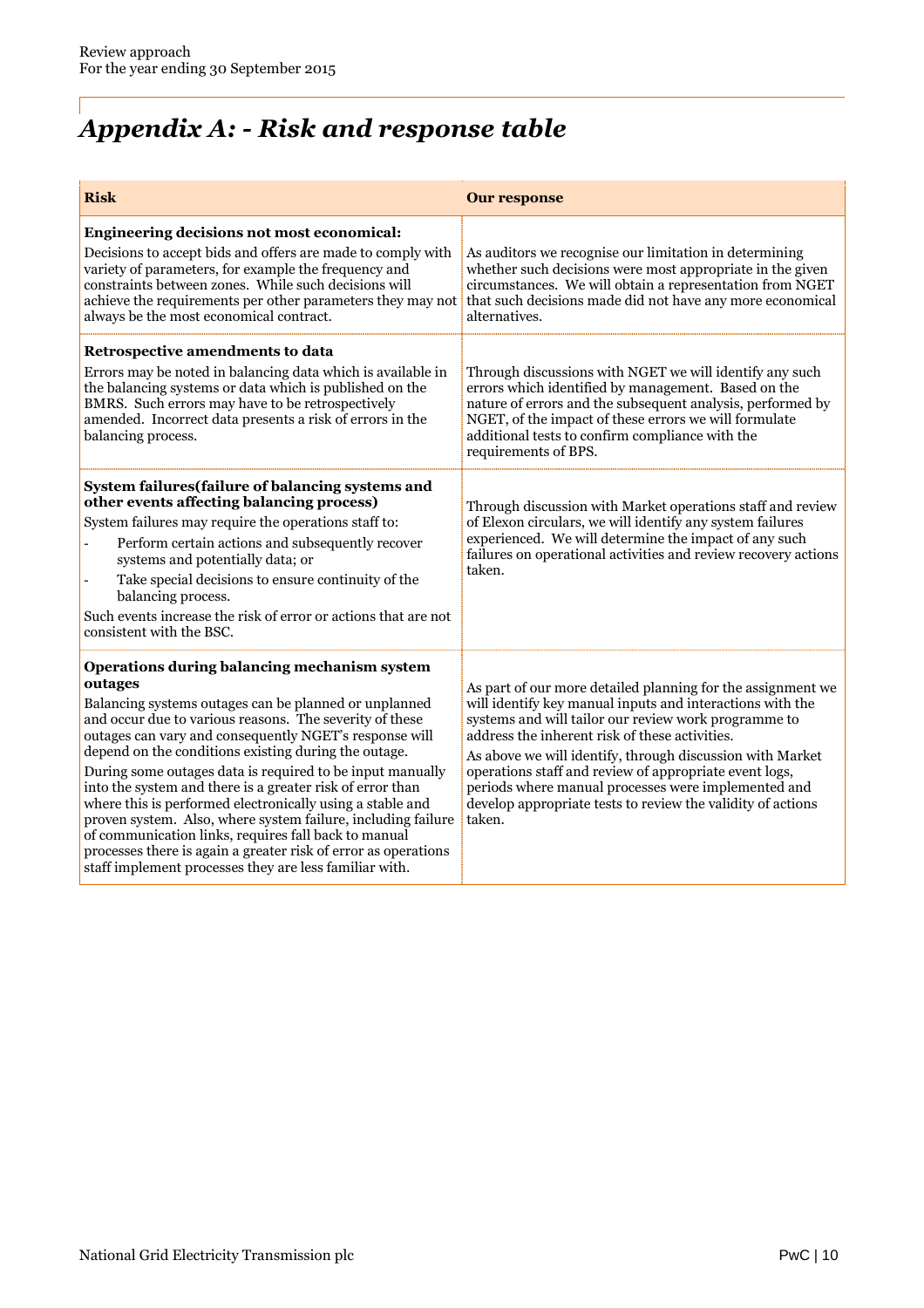# *Appendix B – Draft of our review opinion*

#### Private & Confidential

The Directors National Grid Electricity Transmission plc National Grid House Warwick Technology Park Gallows Hill Warwick CV34 6DA

8 December 2015

Our ref: DJG

Dear Sirs

### **Report on compliance with the Balancing Principles Statement for the year ended 30 September 2015 ("the Year")**

- 1 We have reviewed the extent to which National Grid Electricity Transmission plc ("NGET"), in its procurement and use of Balancing Services, has complied with the Balancing Principles Statement ("BPS") for the year ended 30 September 2015. We have undertaken this review in accordance with the Form of Agreement 4538/03/SW agreed between ourselves and National Grid Company Plc on 8 March 2004, which was subject to Amendment Number 3 which was agreed on 7 August 2008 and Amendment Number 4 which was agreed on 30 September 2011.
- 2 Unless the context otherwise requires, words and expressions defined in the BPS, which is a document prepared by NGET pursuant to Paragraph 5 of Condition 16 of its Transmission Licence, have the same meanings in this report as in that statement. During the Year, the BPS has not been updated. Version 12.0 dated 1 January 2014 is the most recent version effective in the Year.

### **Respective responsibilities of NGET and Balancing Principles Statement Auditor**

3 NGET is responsible for taking all reasonable steps to ensure its compliance with the BPS, in respect of its use of Balancing Services. It is our responsibility, within the Terms of Reference, to review on a sample basis, the compliance of NGET with the BPS in respect of the use of Balancing Services. This work is performed with a view to expressing an independent opinion as to whether NGET has complied with the relevant requirements in the Balancing Principles Statement.

#### **Basis of review and scope of work**

- 4 We have performed the engagement in line with the requirements of the International Standard on Assurance Engagement 3000, which provides guidance on 'Assurance engagements other than audits or reviews of historical financial information'.
- 5 We have planned and performed our review in accordance with our review approach dated 2 November 2015, which we have agreed with NGET and which is set out in our document "Supplement to the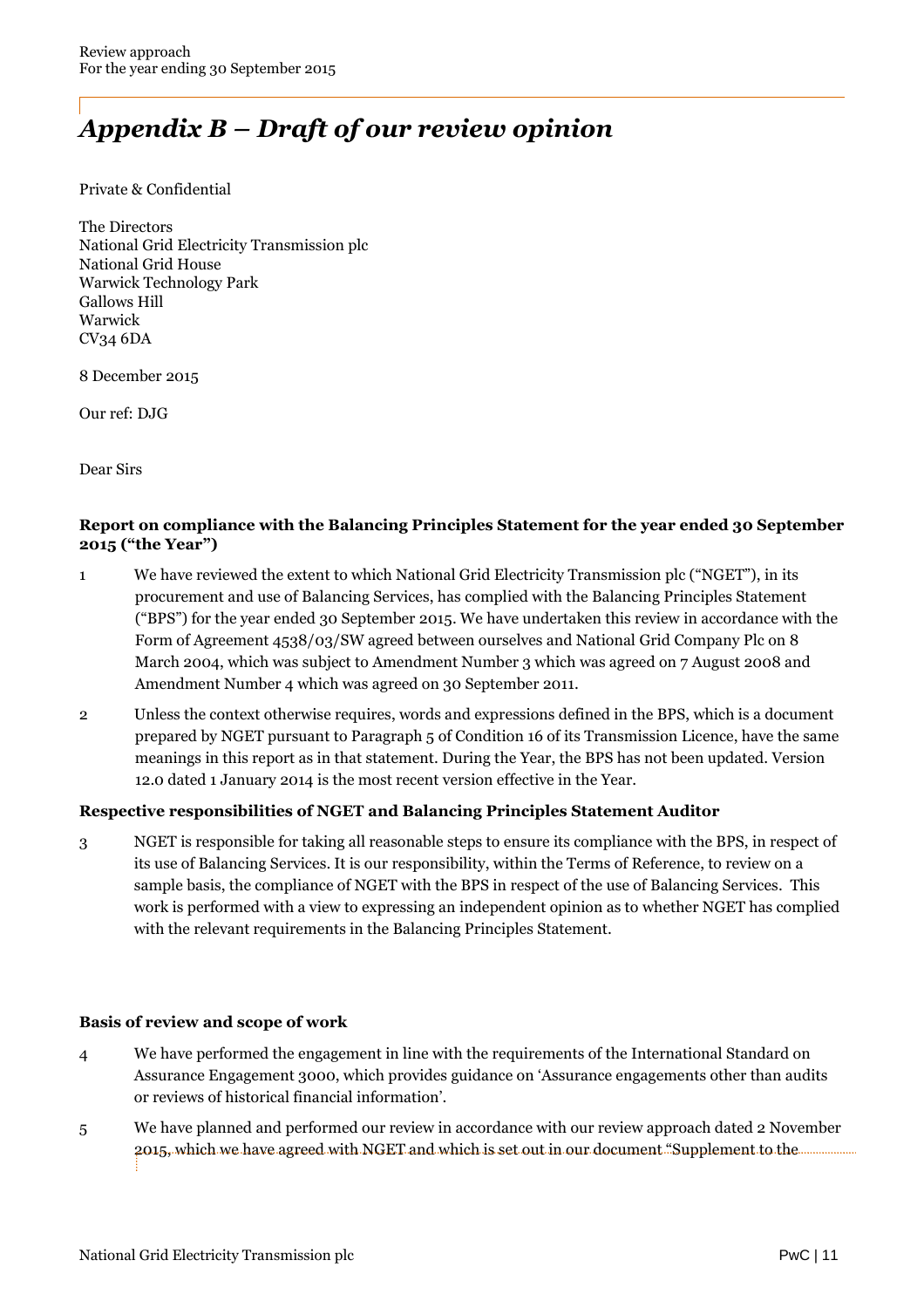Balancing Principles Statement report for the year ended 30 September 2015" ("the Supplement") which we have sent to both NGET and the Office of Gas and Electricity Markets ("Ofgem").

- 6 The Supplement provides a detailed description of the approach we have adopted to the review. In particular, it describes those aspects of Balancing Services that we have examined during our review and those which are outside the scope of this review. Our review included an examination, on a test basis, of both the Balancing Services procured and used by NGET, and of the estimates and judgements made by NGET in using Balancing Services. This report should be read in conjunction with the Supplement.
- 7 In reaching our conclusion we assessed the risk of a material breach of the way NGET has used Balancing Services compared with the requirements of the BPS, whether caused by fraud or other irregularity or error, and determined the adequacy of procedures and controls established by NGET to eliminate or reduce such risks.

### **Opinion**

- 8 In our opinion, NGET has complied with the relevant requirements in the Balancing Principles Statement in all material respects, during the year ended 30 September 2015, with regards to:
	- the receipt and validation (including application of default data) of Physical Notification ("PN") data;
	- the consistency of demand and operational data provided to market participants during the Day Ahead and within day balancing processes to data used internally by NGET and confirmation that the required timetable for the issue of this data has been met;
	- the call off of Balancing Services in cost order during the Day Ahead balancing process. Balancing Services to include Ancillary Services active power contracts only;
	- the call off of Balancing Services in cost order during the within day balancing process. Balancing Services to include Ancillary Services active power contracts and accepted Bids and Offers in the Balancing Mechanism including Pre Gate Closure BMU Transactions ("PGBTs"); and
	- NGET's adherence to internal operating procedures for activities that impact the call off of Balancing Services during the day-ahead and within day balancing processes. For the avoidance of doubt, this includes internal operating procedures that relate to the management of transmission constraints and response/reserve holdings during the day-ahead and within day balancing processes.

#### **Use of this report**

- 9 This report is intended solely for the use of the Directors of NGET and Ofgem. While we acknowledge that this report will be published on the NGET website, this is for information purposes only and we do not intend that it should be relied upon by anyone other than the parties mentioned above.
- 10 The maintenance and integrity of that website is the responsibility of the Directors of NGET. The work that we carried out does not involve consideration of the maintenance and integrity of that website and, accordingly, we accept no responsibility for any changes that may have occurred to this report since it was initially presented on the website.
- 11 This report has been prepared in the expectation that NGET and Ofgem will have sufficient experience of Balancing Services to understand the scope of our review without further background explanation.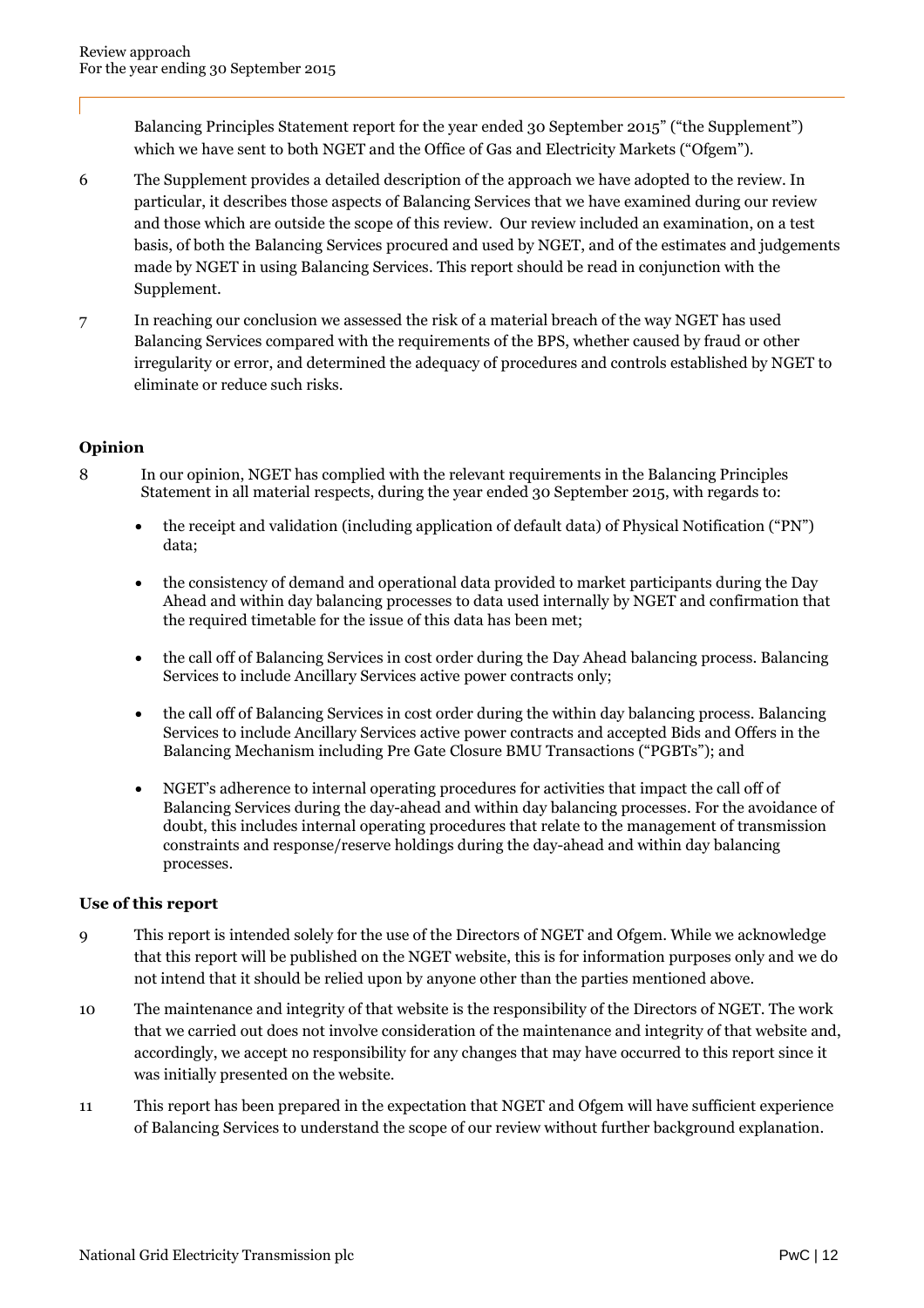Yours faithfully

PricewaterhouseCoopers LLP, Reading Chartered Accountants